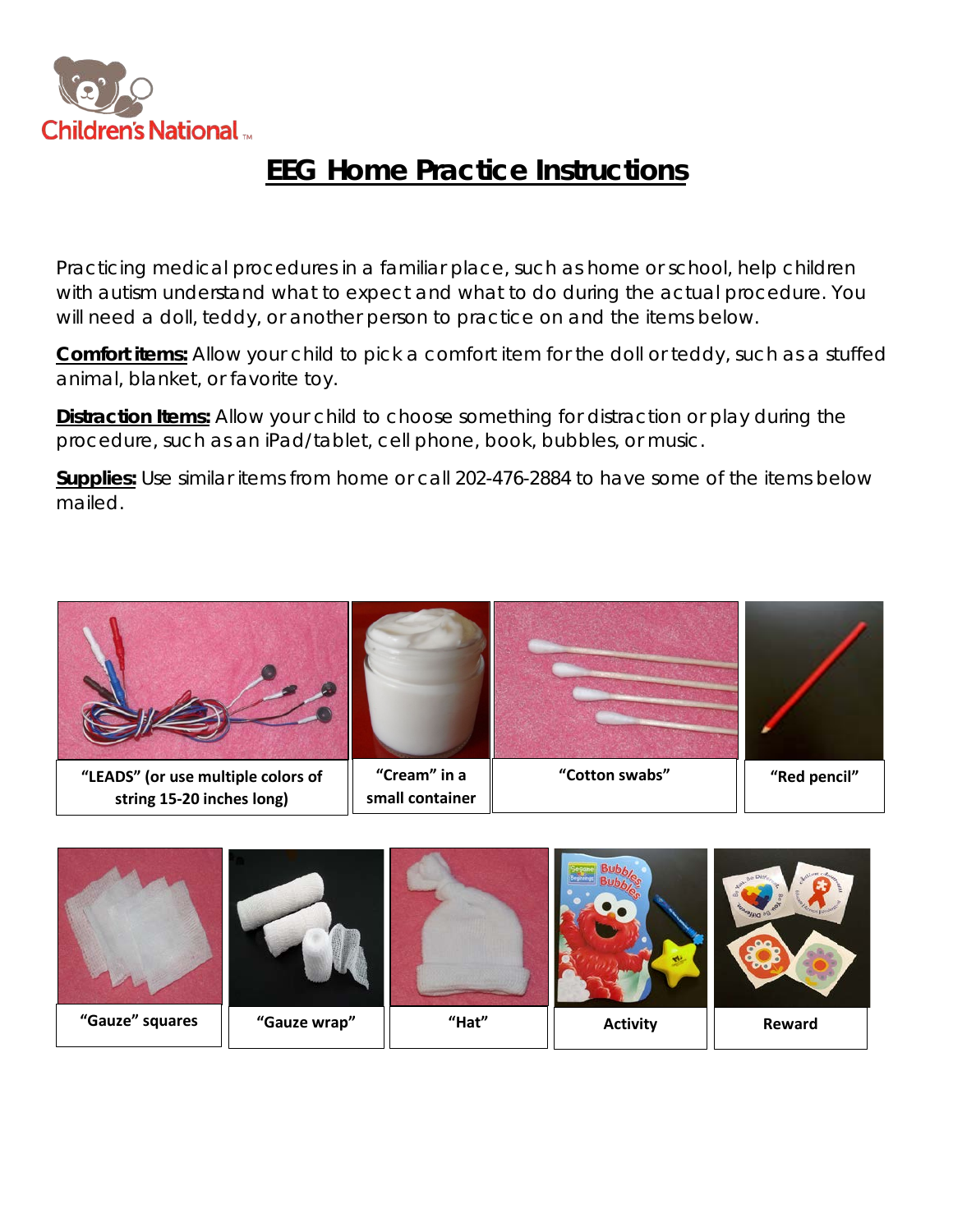

## **Role play time!**

- 1. To play the role of the patient, use a large size doll, teddy bear, or another willing person. Dolly is our example. Pick a time when your child is calm and relaxed. You might ask your child's teacher, therapist, or favorite person to practice with your child.
- 2. Tell your child *"Dolly is going to have an EEG".* Invite him/her to watch or help, but do not force him or her to participate. Keep the mood light and playful.



- 3. Lay out all of the supplies in an orderly manner. Tell your child the name of each item. Let him or her touch and explore the items, but **NOT** put any items in their mouth.
- 4. Explain to your child, *"An EEG helps doctors check how the brain works, but it does not hurt and nothing touches the brain or will know what you are thinking".*
- 5. Tell your child *"Dolly will get comfortable. She can lie down or sit up in bed, sit on a chair, or sit on mommy or daddy's lap. Dolly has to stay still but can watch a show, listen to music, or play quietly".* Let your child choose a toy or an activity that can be done while sitting still.

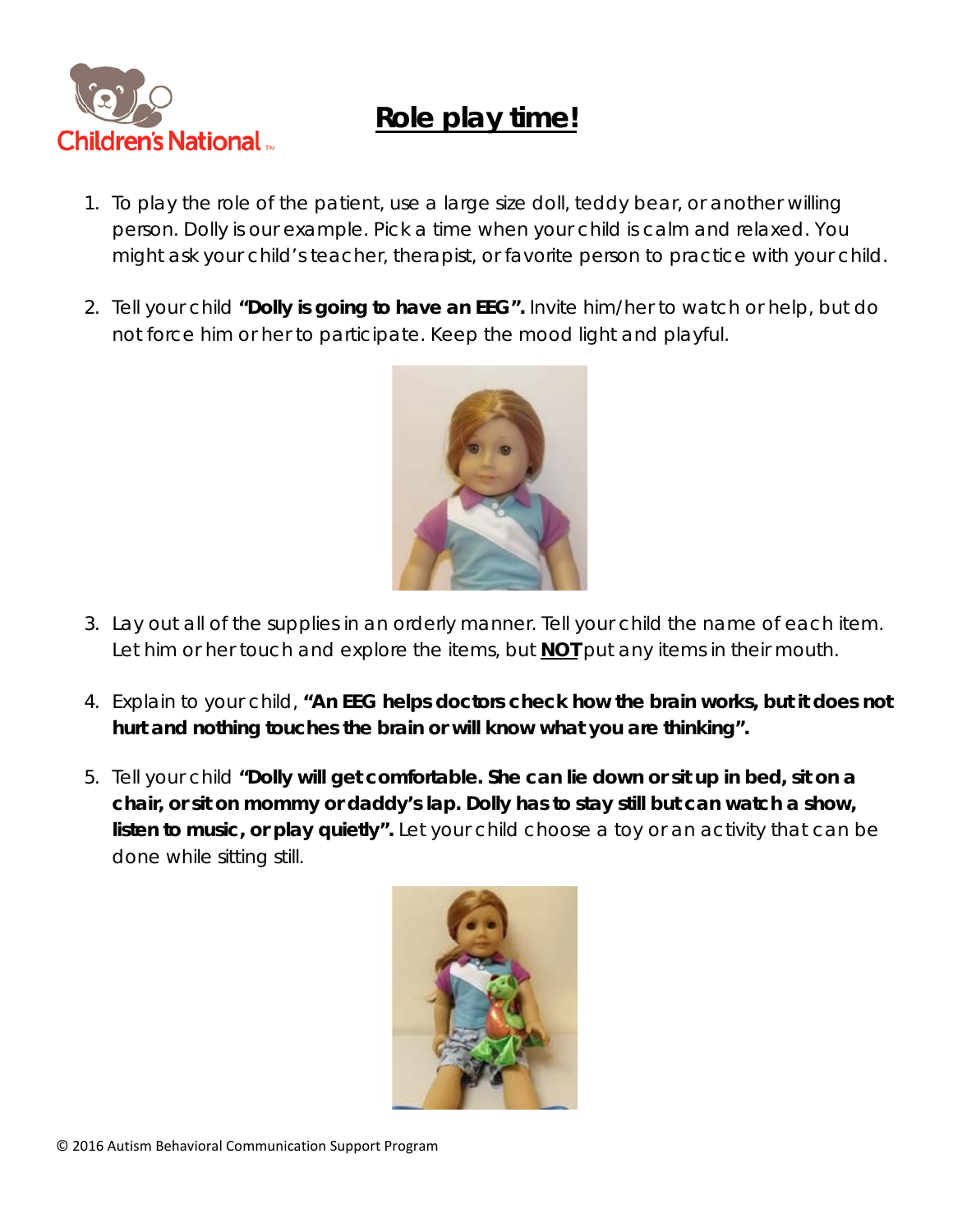

(The actual EEG will have as many as 22 leads placed on the head, but you can use just a few to show your child what happens during the lead placement.)

6. Use the "cotton swabs" to rub several spots on Dolly's head. Tell your child *"The cotton swabs clean the hair. This may feel cold but does not hurt".*



(Some technicians may also use a red pencil to mark the areas that they cleaned. You may want to tell your child this or skip this step.)



7. Put a small amount of "cream" on the end of "lead". Tell your child *"The cream helps the leads stay on Dolly's head".*





© 2016 Autism Behavioral Communication Support Program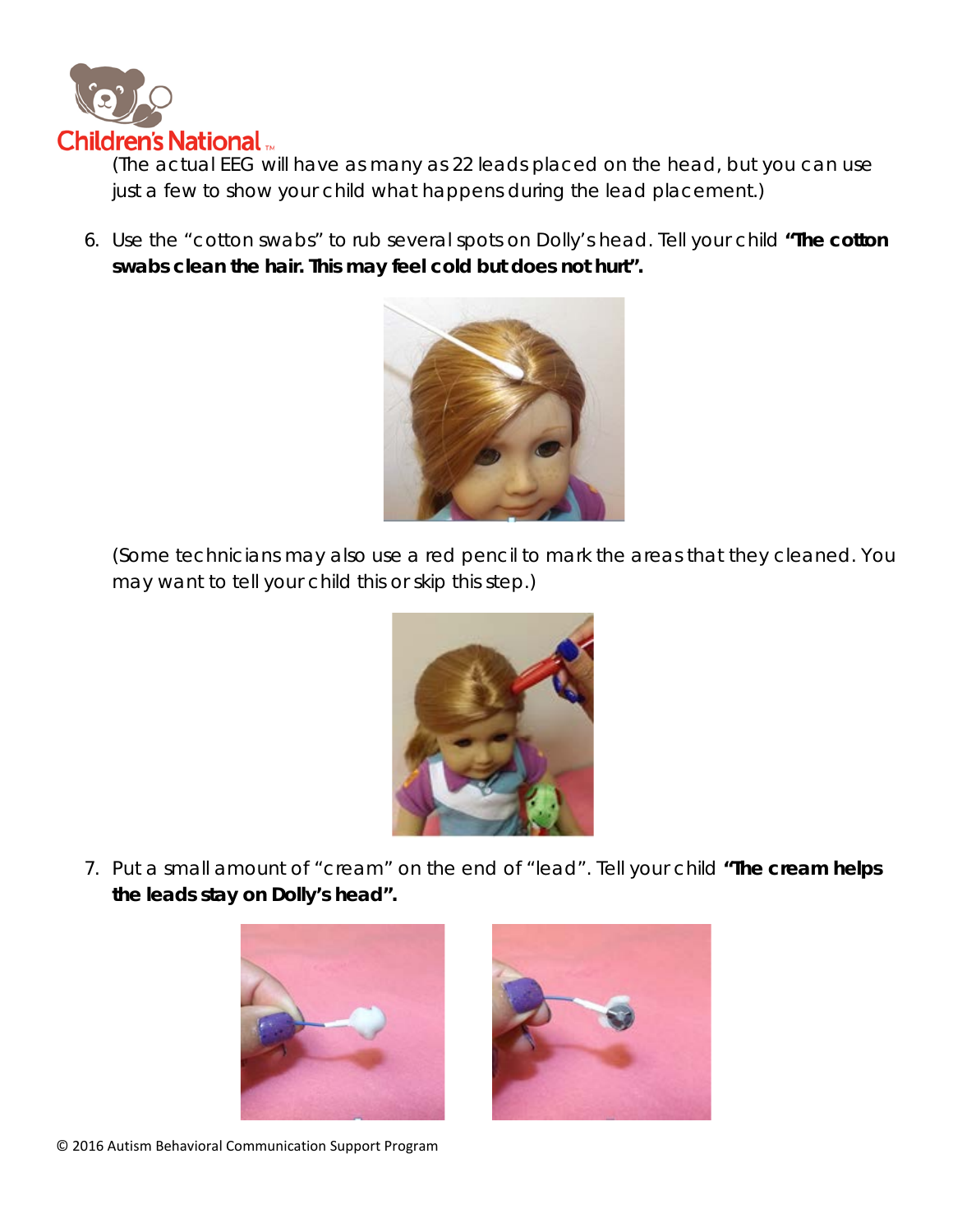

8. Put the cream end of the lead on Dolly's head and cover with a gauze square. Do this several times. Tell your child *"The leads do not hurt. They will stay on Dolly's head until the Doctor says the EEG is over".*





9. Once all of the leads are on, wrap the gauze wrap around Dolly's head. Tell your child *"The wrap helps to keep all the leads in the right place. It may feel snug, but should not be too tight."*



\*\*\* It will be helpful to find a way for your child to communicate feeling pain or discomfort from the wrap. If your child uses a communication device, please be sure to bring it the day of the procedure. If your child uses pictures, you may use the pictures below to show if it does hurt, then the wrap can be loosened. \*\*\*





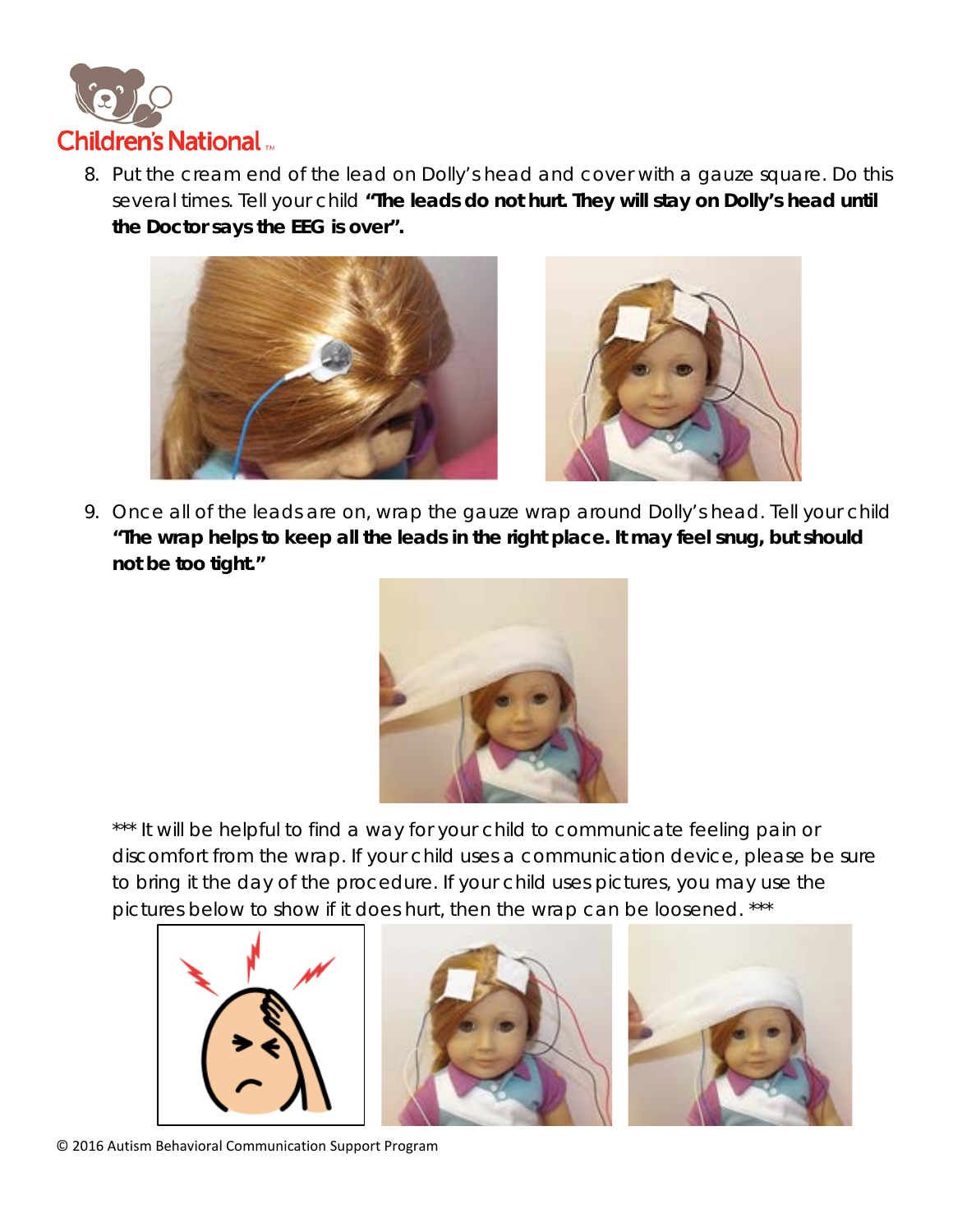

10.Once the wrap covers Dolly's head, tell your child *"Dolly will wear a special hat"*. The lead wires can be covered with the hat and the opening in the top allow the leads to fall down the back.





*11.*Once the leads are on, let your child know *"Dolly can play with her toys, do an activity, or have a reward".* Remind them *"Dolly cannot touch the hat or the leads!"*





**12.**Tell your child **"Dolly will go to sleep with the hat and leads on."**